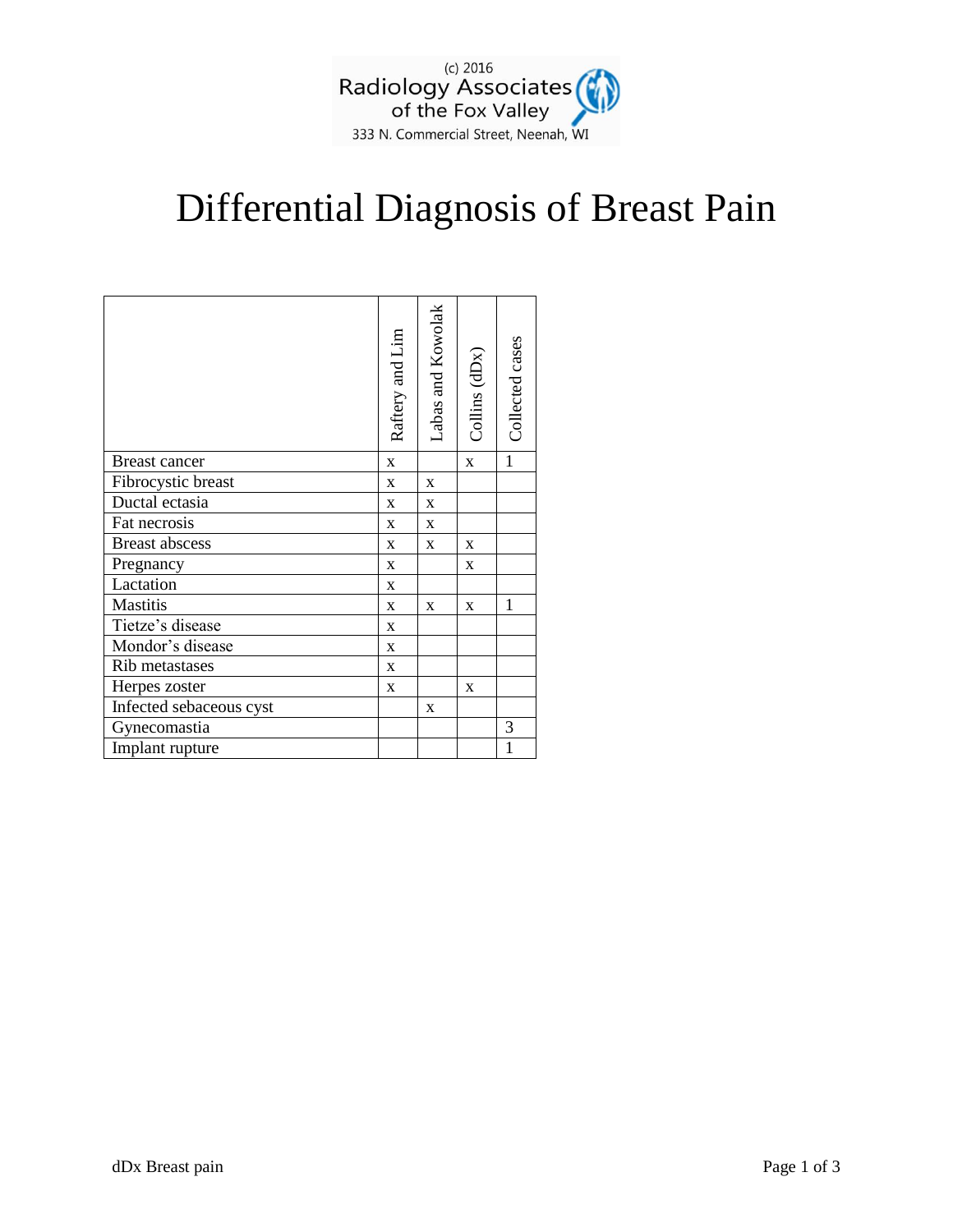| <b>Breast Pain</b>         |                                                                                                             |                                                                                                                              |  |  |
|----------------------------|-------------------------------------------------------------------------------------------------------------|------------------------------------------------------------------------------------------------------------------------------|--|--|
| Cause                      | <b>Clinical Features</b>                                                                                    | <b>Imaging Findings</b>                                                                                                      |  |  |
| <b>BREAST PARENCHYMA</b>   |                                                                                                             |                                                                                                                              |  |  |
| <b>Breast cancer</b>       | Breast nodule.                                                                                              | Mass, asymmetry, malignant calcifications,<br>architectural distortion, dilated duct(s)<br>upstream from obstructing lesion. |  |  |
| Fibrocystic<br>breast      | Breast nodule.                                                                                              | Mass, asymmetry.                                                                                                             |  |  |
| Ductal ectasia             | Breast nodule, erythema, itching,<br>lymphadenopathy, nipple discharge,<br>nipple retraction, Peau d'orange | Dilated ducts; rod shaped calcifications.                                                                                    |  |  |
| Fat necrosis               | History of trauma or breast reduction.<br>Breast nodule, erythema, nipple<br>retraction.                    | Mass, peripherally calcified, centrally fat-<br>density lesions.                                                             |  |  |
| Breast abscess             | Breast nodule, erythema, fever, Peau<br>d'orange. Breast discharge (pus).                                   | Mass. US shows a multiloculated<br>hypoechoic avasular lesion with acoustic<br>enhancement.                                  |  |  |
| <b>Mastitis</b>            | Breast nodule, erythema, fever, nipple<br>retraction,.                                                      | Mass.                                                                                                                        |  |  |
| Infected<br>sebaceous cyst | Breast nodule, erythema.                                                                                    | Mass.                                                                                                                        |  |  |
| Gynecomasia                | Male; many different drugs may cause.                                                                       | Usually symmetric, flame shaped density in<br>the retroareolar area.                                                         |  |  |
| <b>BREAST SKIN</b>         |                                                                                                             |                                                                                                                              |  |  |
| <b>Breast cancer</b>       | Breast nodule.                                                                                              | Skin thickening, skin retraction.                                                                                            |  |  |
| <b>Mastitis</b>            | Breast nodule, erythema, fever, nipple<br>retraction,.                                                      | Skin thickening.                                                                                                             |  |  |
| Infected<br>sebaceous cyst | Breast nodule, erythema.                                                                                    | Subcutaneous skin lesion.                                                                                                    |  |  |
| <b>AXILLARY TISSUE</b>     |                                                                                                             |                                                                                                                              |  |  |
| <b>Breast cancer</b>       | Breast nodule.                                                                                              | Mass (primary axillary tail tumor),<br>lymphadenopathy (metastases).                                                         |  |  |
| <b>Breast abscess</b>      | Breast nodule, erythema, fever, Peau<br>d'orange. Breast discharge (pus).                                   | Lymphadeopathy (reactive or infectious)                                                                                      |  |  |
| <b>Mastitis</b>            | Breast nodule, erythema, fever, nipple<br>retraction,.                                                      | Lymphadeopathy (reactive or infectious)                                                                                      |  |  |
| Infected<br>sebaceous cyst | Breast nodule, erythema.                                                                                    | Lymphadeopathy (reactive or infectious)                                                                                      |  |  |